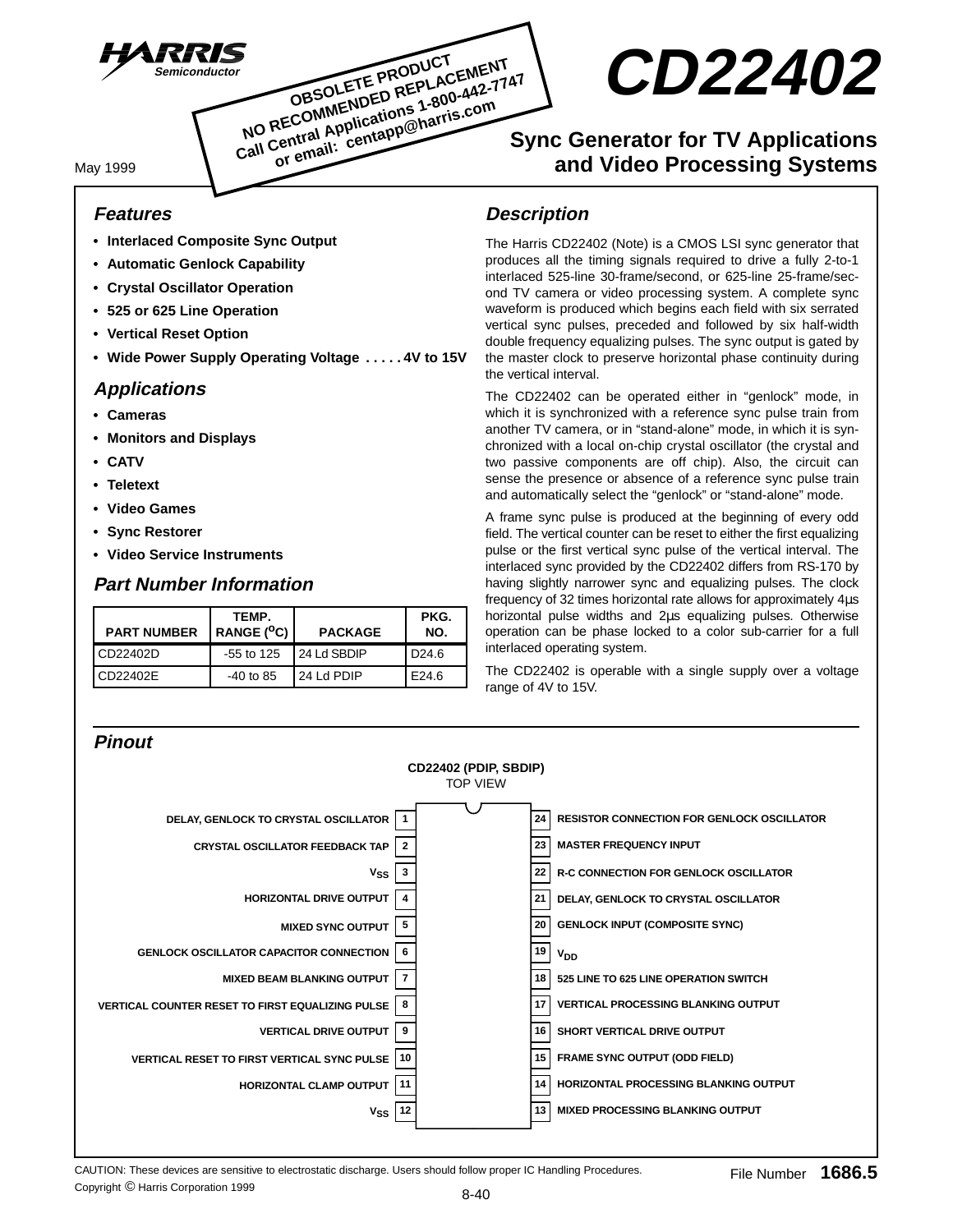# **Pin Descriptions**

| PIN NO.        | <b>SYMBOL</b>         | <b>DESCRIPTION</b>                                                                                                                                                                                                                                                                                                                                                                                                                                                                                                                                                                  |
|----------------|-----------------------|-------------------------------------------------------------------------------------------------------------------------------------------------------------------------------------------------------------------------------------------------------------------------------------------------------------------------------------------------------------------------------------------------------------------------------------------------------------------------------------------------------------------------------------------------------------------------------------|
| 1              | <b>XRC</b>            | Delay, Genlock to Crystal Oscillator. Resistor, diode and capacitor connection for delay that automatically<br>turns on the crystal oscillator when the genlock input is removed. When the signal on Terminal 1 is high the crys-<br>tal oscillator is inhibited. Typical values for R and C are $1M\Omega$ and $0.001\mu F$ . For operation as a crystal controlled<br>stand alone sync generator without genlock, Terminal 1 should be hardwired to VSS.                                                                                                                          |
| 2              | <b>XTP</b>            | Crystal Oscillator Feedback Tap. Feedback connection (tap) for crystal oscillator. When a crystal (shunted by<br>a 1M $\Omega$ resistor) is connected between this terminal and Terminal 23, and a 100pF capacitor is connected from<br>this terminal to V <sub>SS</sub> , the sync generator creates its own master frequency. For a 525-line, 30-frame/second ras-<br>ter, the crystal frequency is 504.000kHz (Note 1); and for a 625-line, 25-frame/second raster, the crystal frequen-<br>cy is 500.000kHz (Note 1).                                                           |
| 3              | V <sub>SS</sub>       | <b>Negative Power Supply Voltage.</b> This terminal must be hardwired to Terminal 12 (V <sub>SS</sub> ).                                                                                                                                                                                                                                                                                                                                                                                                                                                                            |
| 4              | HD                    | <b>Horizontal Drive Output</b>                                                                                                                                                                                                                                                                                                                                                                                                                                                                                                                                                      |
| 5              | МS                    | <b>Mixed Sync Output</b>                                                                                                                                                                                                                                                                                                                                                                                                                                                                                                                                                            |
| 6              | C                     | <b>Capacitor Connection for R-C Genlock Oscillator</b>                                                                                                                                                                                                                                                                                                                                                                                                                                                                                                                              |
| $\overline{7}$ | MBB                   | <b>Mixed Beam Blanking Output</b>                                                                                                                                                                                                                                                                                                                                                                                                                                                                                                                                                   |
| 8              | <b>VRE</b>            | Vertical Counter Reset to First Equalizing Pulse. A low level signal on this terminal resets the vertical counter<br>to the first equalizing pulse of a field. When not in use this terminal should be connected to $V_{DD}$ .                                                                                                                                                                                                                                                                                                                                                      |
| 9              | VD                    | <b>Vertical Drive Output</b>                                                                                                                                                                                                                                                                                                                                                                                                                                                                                                                                                        |
| 10             | <b>VRV</b>            | Vertical Counter Reset to First Vertical Sync Pulse. A low level signal on this terminal resets the sync gen-<br>erator to the first vertical sync pulse of a field. For genlock operation, Terminal 10 is used as a resistor and ca-<br>pacitor connection for an integrator network that detects vertical sync pulses in a master sync waveform to which<br>the sync generator is to be genlocked. R is $22k\Omega$ , and C is $0.001\mu$ F. When not in use this terminal should be<br>connected to V <sub>DD</sub> .                                                            |
| 11             | HC                    | <b>Horizontal Clamp Output</b>                                                                                                                                                                                                                                                                                                                                                                                                                                                                                                                                                      |
| 12             | <b>V<sub>SS</sub></b> | <b>Negative Power Supply Voltage</b>                                                                                                                                                                                                                                                                                                                                                                                                                                                                                                                                                |
| 13             | <b>MPB</b>            | <b>Mixed Processing Blanking Output</b>                                                                                                                                                                                                                                                                                                                                                                                                                                                                                                                                             |
| 14             | <b>HPB</b>            | <b>Horizontal Processing Blanking Output</b>                                                                                                                                                                                                                                                                                                                                                                                                                                                                                                                                        |
| 15             | FS <sub>2</sub>       | Frame Sync Output (Odd Field). A pulse coinciding with the first equalizing pulse is produced at the beginning<br>of every odd field.                                                                                                                                                                                                                                                                                                                                                                                                                                               |
| 16             | <b>SVD</b>            | <b>Short Vertical Drive Output</b>                                                                                                                                                                                                                                                                                                                                                                                                                                                                                                                                                  |
| 17             | <b>VPB</b>            | <b>Vertical Processing Blanking Output</b>                                                                                                                                                                                                                                                                                                                                                                                                                                                                                                                                          |
| 18             | SW                    | Operation Switch for 525-Line or 625-Line Raster. A high level signal on Terminal 18 causes the sync gener-<br>ator to generate a 625-line raster. An internal pulldown resistor is connected to Terminal 18, so in the absence<br>of an applied input to this terminal, a 525-line raster is produced.                                                                                                                                                                                                                                                                             |
| 19             | V <sub>DD</sub>       | <b>Positive Power Supply Voltage.</b> V <sub>DD</sub> can be any voltage between +4 and +15 relative to V <sub>SS</sub> .                                                                                                                                                                                                                                                                                                                                                                                                                                                           |
| 20             | <b>GEN</b>            | Genlock Input Composite Sync. A negative going reference mixed sync waveform applied to Terminal 20 dis-<br>ables the crystal oscillator and locks the R-C genlock oscillator to the horizontal pulses of the reference sync<br>waveform. Vertical sync detection is achieved by an R-C integrator connected from Terminal 20 to Terminal 10<br>(vertical reset to first vertical sync pulse). An internal pull-up resistor is connected to Terminal 20 so that in the<br>absence of an applied input the crystal oscillator is enabled and the R-C genlock oscillator is disabled. |
| 21             | XR                    | Delay, Genlock to Crystal Oscillator, Resistor and Diode Connection for Delay, Genlock to Crystal Oscil-<br>lator. Automatically turns on the crystal oscillator when the input to Terminal 20 is removed.                                                                                                                                                                                                                                                                                                                                                                          |
| 22             | <b>RC</b>             | Resistor and Capacitor Connection for Genlock Oscillator. If the genlock oscillator is not used this terminal<br>should be connected to $V_{SS}$ . C should be 100pF, and R should be a 10k $\Omega$ potentiometer.                                                                                                                                                                                                                                                                                                                                                                 |
| 23             | XIN                   | <b>Master Frequency Input.</b>                                                                                                                                                                                                                                                                                                                                                                                                                                                                                                                                                      |
| 24             | R                     | <b>Resistor Connection for Genlock Oscillator.</b>                                                                                                                                                                                                                                                                                                                                                                                                                                                                                                                                  |

NOTE: 32 times horizontal frequency.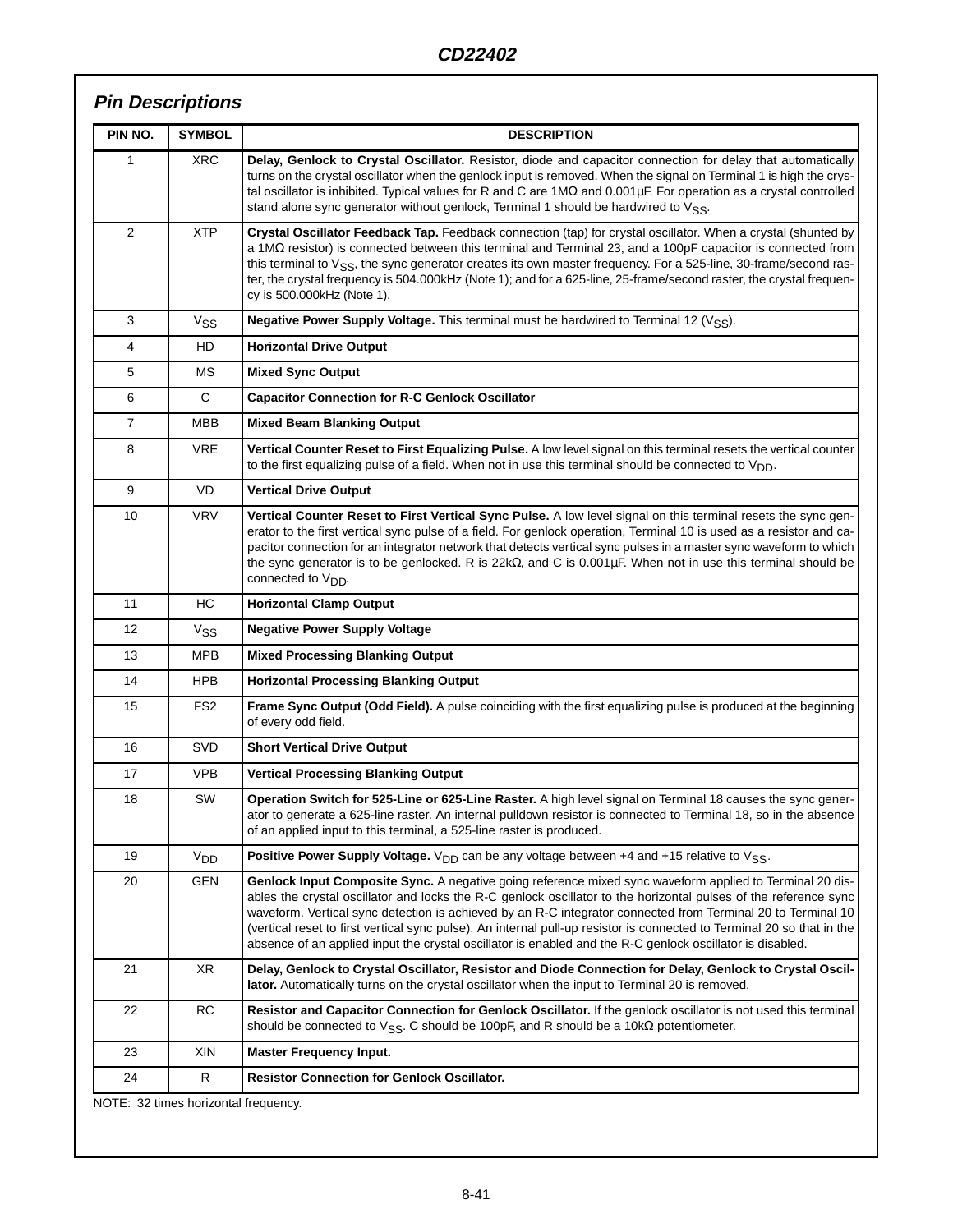![](_page_2_Figure_1.jpeg)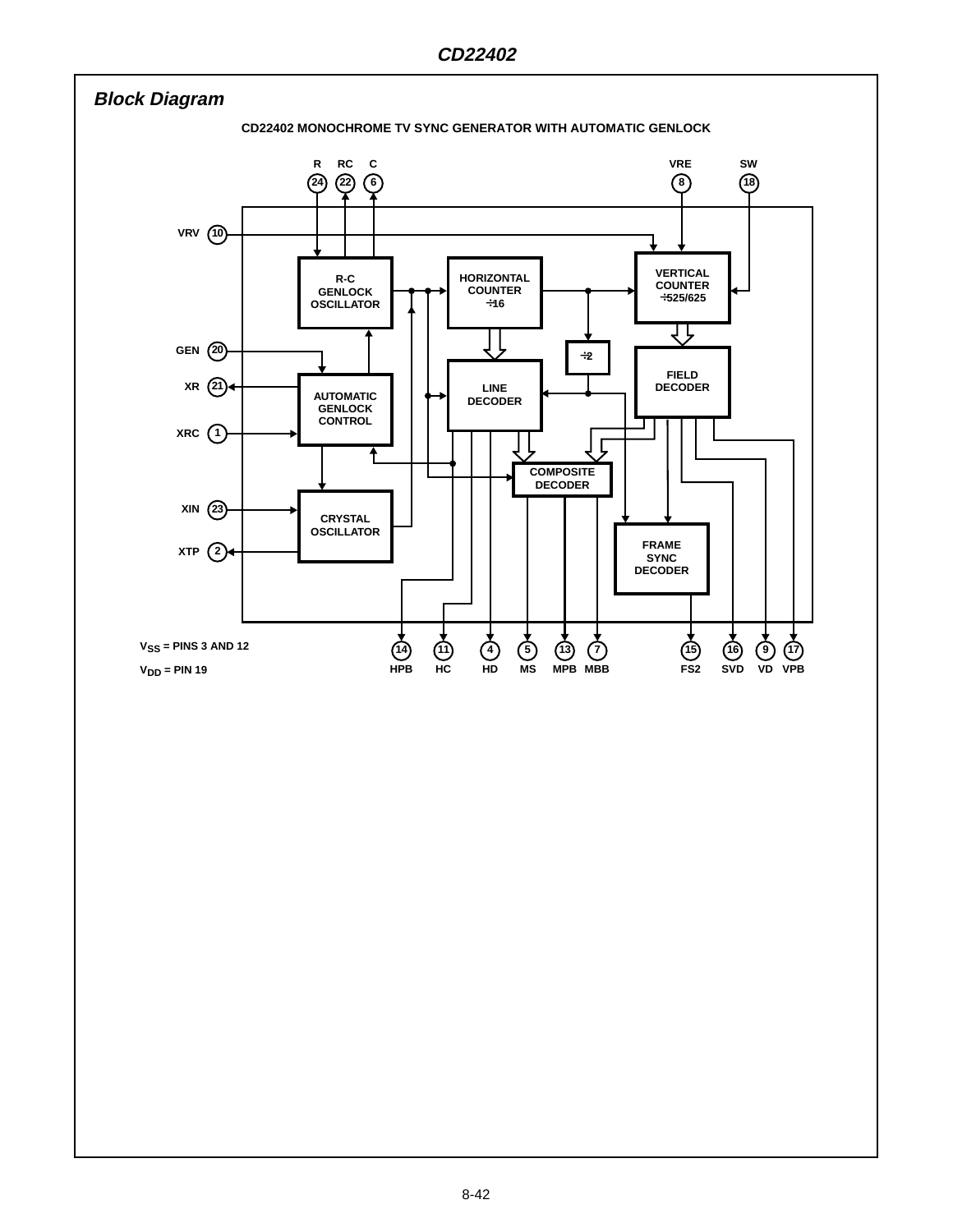## Absolute Maximum Ratings **National Information**

DC Supply Voltage (Referenced to V<sub>SS</sub> Terminal) . . . . . . . . . . 15V Input Voltage Range, All Inputs (Notes 2, 3)  $\ldots \ldots \vee_{SS} \leq V_I \leq V_{DD}$ DC Input Current, Any One Input (Note 2) . . . . . . . . . . . . . ±10mA

## **Operating Conditions**

Temperature Range

|  | -55 <sup>0</sup> C to 125 <sup>0</sup> C |
|--|------------------------------------------|
|  | -40 <sup>o</sup> C to 85 <sup>o</sup> C  |

| Thermal Resistance (Typical, Note 1)                                        |    | $\theta$ IA ( <sup>O</sup> C/W) $\theta$ IC ( <sup>O</sup> C/W) |
|-----------------------------------------------------------------------------|----|-----------------------------------------------------------------|
| SBDIP Package                                                               | 50 | 10                                                              |
| PDIP Package                                                                | 50 | N/A                                                             |
| Maximum Junction Temperature (SBDIP Package)  175 <sup>0</sup> C            |    |                                                                 |
| Maximum Junction Temperature (PDIP Package)  150 <sup>o</sup> C             |    |                                                                 |
| Maximum Storage Temperature Range  -65 <sup>o</sup> C to 150 <sup>o</sup> C |    |                                                                 |
|                                                                             |    |                                                                 |
| (SOIC - Lead Tips Only)                                                     |    |                                                                 |

CAUTION: Stresses above those listed in "Absolute Maximum Ratings" may cause permanent damage to the device. This is <sup>a</sup> stress only rating and operation of the device at these or any other conditions above those indicated in the operational sections of this specification is not implied.

#### NOTES:

1.  $\theta_{JA}$  is measured with the component mounted on an evaluation PC board in free air.

Electrical Specifications Values at -55<sup>o</sup>C, 25<sup>o</sup>C, 125<sup>o</sup>C Apply to D Package

2. To prevent damage to the input protection circuit, input signals should never be greater than  $V_{DD}$  nor less than  $V_{SS}$ . Input currents must not exceed 10mA even when the power is off.

3. A connection must be provided at every input terminal. All unused inputs must be connected to  $V_{DD}$  or  $V_{SS}$ , whichever is appropriate.

|                              |                | Values at -40°C, 25°C, 85°C Apply to E Package |                              |                 |                 |                |                 |                          |                |                |              |
|------------------------------|----------------|------------------------------------------------|------------------------------|-----------------|-----------------|----------------|-----------------|--------------------------|----------------|----------------|--------------|
|                              |                | <b>TEST</b><br><b>CONDITIONS</b>               |                              |                 |                 |                |                 | $25^{\circ}$ C           |                |                |              |
| <b>PARAMETER</b>             | <b>SYMBOL</b>  | Vo<br>(V)                                      | <b>V<sub>DD</sub></b><br>(V) | $-55^{\circ}$ C | $-40^{\circ}$ C | $85^{\circ}$ C | $125^{\circ}$ C | <b>MIN</b>               | <b>TYP</b>     | <b>MAX</b>     | <b>UNITS</b> |
| DC ELECTRICAL SPECIFICATIONS |                |                                                |                              |                 |                 |                |                 |                          |                |                |              |
| Quiescent Device Current     | $I_{DD}$ (Max) | $\blacksquare$                                 | 5                            | $\blacksquare$  | ÷,              | ä,             | $\blacksquare$  | 0.5                      | 0.75           | $\mathbf{1}$   | mA           |
|                              |                | $\blacksquare$                                 | 10                           | $\blacksquare$  | $\blacksquare$  | ÷,             | $\blacksquare$  | 1.5                      | $\overline{2}$ | 2.5            | mA           |
|                              |                | $\overline{\phantom{a}}$                       | 15                           | ÷,              | ٠               | ÷,             |                 | 3                        | 4              | 5              | mA           |
| Output Low (Sink) Current    | $I_{OL}$ (Min) | 0.5                                            | 5                            | 100             | 96              | 66             | 56              | 80                       | 160            | ä,             | μA           |
|                              |                | 5                                              | 5                            | 1200            | 1155            | 787            | 672             | 960                      | 1920           | ä,             | μA           |
|                              |                | 0.5                                            | 10                           | 248             | 239             | 164            | 140             | 200                      | 400            | ÷.             | μA           |
|                              |                | 10                                             | 10                           | 3000            | 2868            | 1968           | 1680            | 2400                     | 4800           | $\blacksquare$ | μA           |
| Output High (Source) Cur-    | $IOH$ (Min)    | 4.5                                            | 5                            | $-100$          | $-96$           | $-66$          | $-56$           | $-80$                    | $-160$         | $\blacksquare$ | μA           |
| rent                         |                | $\mathbf 0$                                    | 5                            | $-1200$         | $-1155$         | $-787$         | $-672$          | $-960$                   | $-1920$        | $\blacksquare$ | μA           |
|                              |                | 9.5                                            | 10                           | $-248$          | $-239$          | $-164$         | $-140$          | $-200$                   | $-400$         | $\blacksquare$ | μA           |
|                              |                | $\mathbf 0$                                    | 10                           | $-3000$         | $-2868$         | $-1968$        | $-1680$         | $-2400$                  | $-4800$        | $\blacksquare$ | μA           |
| Output Voltage Low Level     | $V_{OL}$ (Max) | $\Box$                                         | 5                            | 0.15            | 0.15            | 0.15           | 0.15            | $\blacksquare$           | $\overline{a}$ | 0.15           | V            |
|                              |                | $\blacksquare$                                 | 10                           | 0.15            | 0.15            | 0.15           | 0.15            | $\blacksquare$           | $\Box$         | 0.15           | V            |
| Output Voltage High Level    | $VOH$ (Min)    | $\blacksquare$                                 | 5                            | 4.85            | 4.85            | 4.85           | 4.85            | 4.85                     | ä,             | ä,             | V            |
|                              |                | $\blacksquare$                                 | 10                           | 9.85            | 9.85            | 9.85           | 9.85            | 9.85                     | $\blacksquare$ | $\blacksquare$ | V            |
| Input Low Voltage            | $V_{IL}$ (Max) | 0.5, 4.5                                       | 5                            | 1.5             | 1.5             | 1.4            | 1.4             | $\overline{\phantom{0}}$ | 2.25           | 1.5            | V            |
|                              |                | 1, 9                                           | 10                           | 3               | 3               | 2.9            | 2.9             | ÷.                       | 4.5            | 3              | V            |
| Input High Voltage           | $VIH$ (Min)    | 0.5, 4.5                                       | 5                            | 3.6             | 3.6             | 3.5            | 3.5             | 3.5                      | 2.25           | ÷.             | V            |
|                              |                | 1, 9                                           | 10                           | 7.1             | 7.1             | $\overline{7}$ | $\overline{7}$  | $\overline{7}$           | 4.5            | ÷.             | V            |
| Input Current                | $I_{IN}$ (Max) | $\blacksquare$                                 |                              | $\overline{a}$  | $\blacksquare$  | $\blacksquare$ |                 | ÷                        | 10             |                | pA           |

Refer to the CD4000B Series data book 250.5 for general operating and application considerations.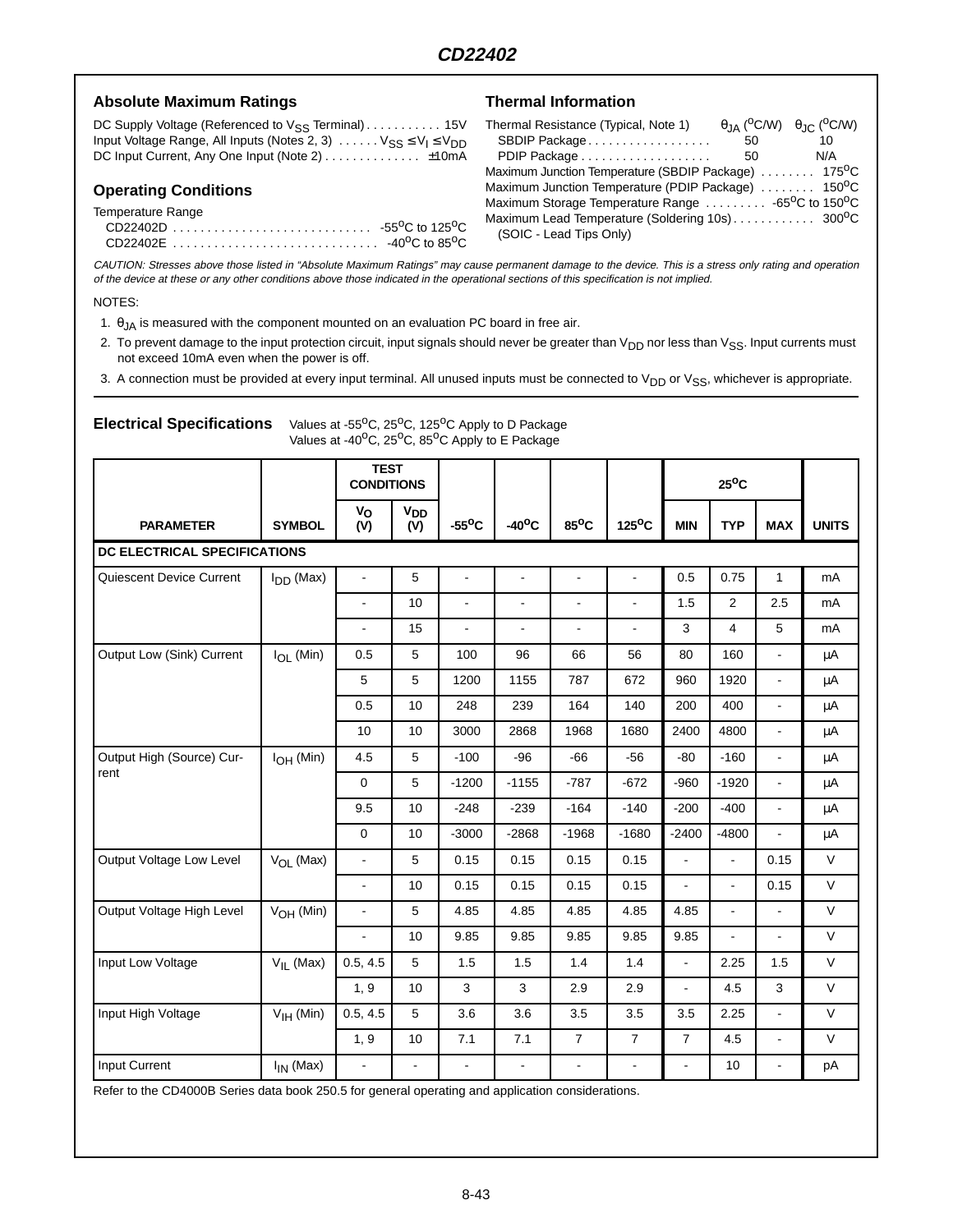## **CD22402**

|                                                  |                  | <b>TEST</b><br><b>CONDITIONS</b> |            |     |            |              |
|--------------------------------------------------|------------------|----------------------------------|------------|-----|------------|--------------|
| <b>PARAMETER (NOTE 4)</b>                        | <b>SYMBOL</b>    | $V_{DD} (V)$                     | <b>MIN</b> | TYP | <b>MAX</b> | <b>UNITS</b> |
| Output State Propagation Delay Time (50% to 50%) |                  |                                  |            |     |            |              |
| Low-to-High Level                                | <sup>t</sup> PLH | 5                                | ٠          | 40  | 80         | ns           |
| High-to-Low Level                                | <sup>t</sup> PHL | 10                               | ۰          | 20  | 40         | ns           |
| Output State Transition Time (10% to 90%)        |                  |                                  |            |     |            |              |
| Low-to-High                                      | <sup>t</sup> TLH | 5                                | ۰          | 45  | 90         | ns           |
| High-to-Low                                      | $t$ THL          | 10                               | ۰          | 30  | 60         | ns           |
| Input Capacitance (Per Input)                    | C <sub>1</sub>   |                                  | ۰          | 5   |            | pF           |

NOTE:

4. The characteristics given are defined for unbuffered gate in the CMOS process of the CD22402.

## **Logic Diagram**

![](_page_4_Figure_5.jpeg)

NOTES:

5. Pin 21 high when pin 20 is high (or open).

6. Pin 1 high inhibits clock.

### **FIGURE 1. DETAIL OF THE OSCILLATOR/GENLOCK PORTION OF THE CD22402**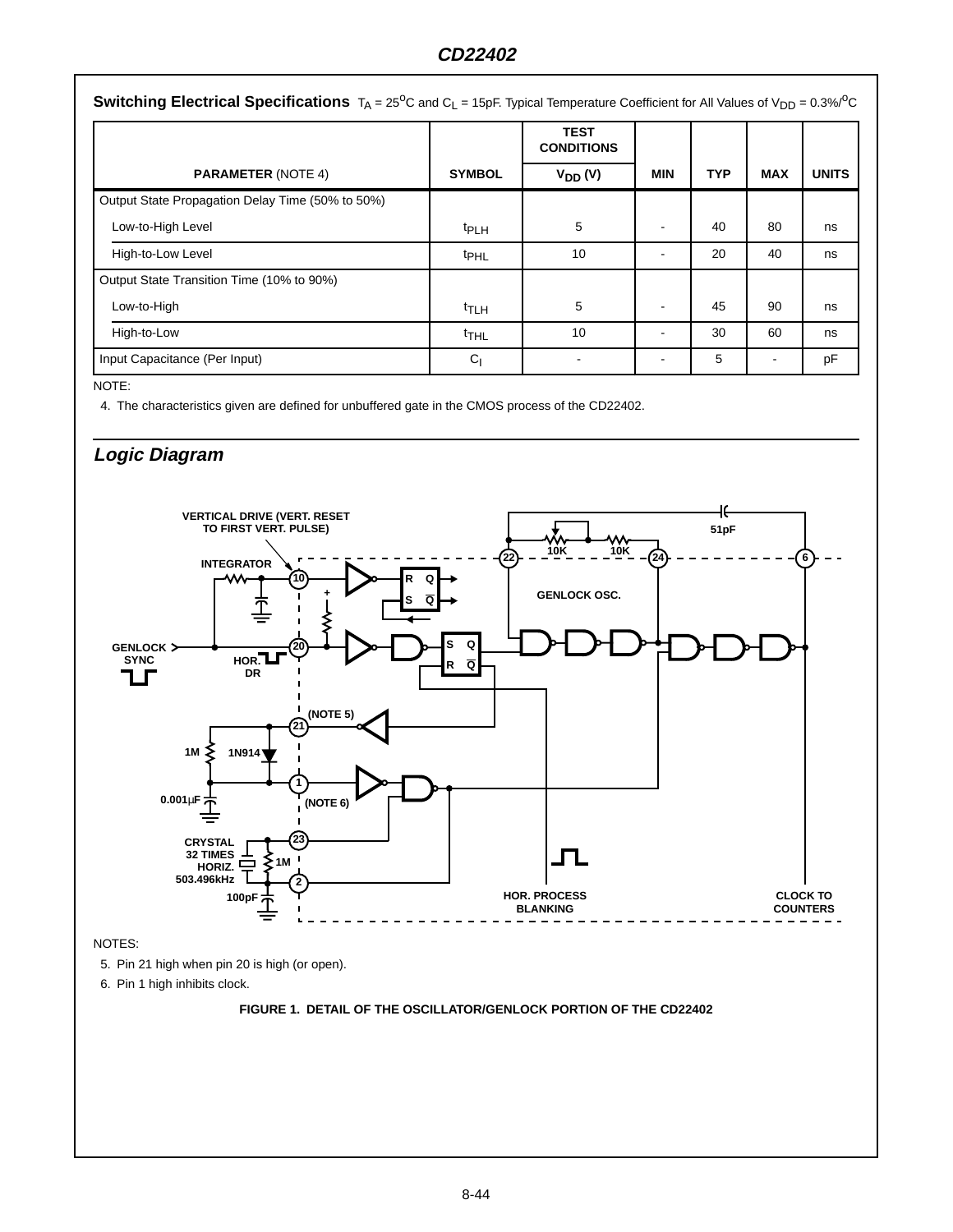![](_page_5_Figure_1.jpeg)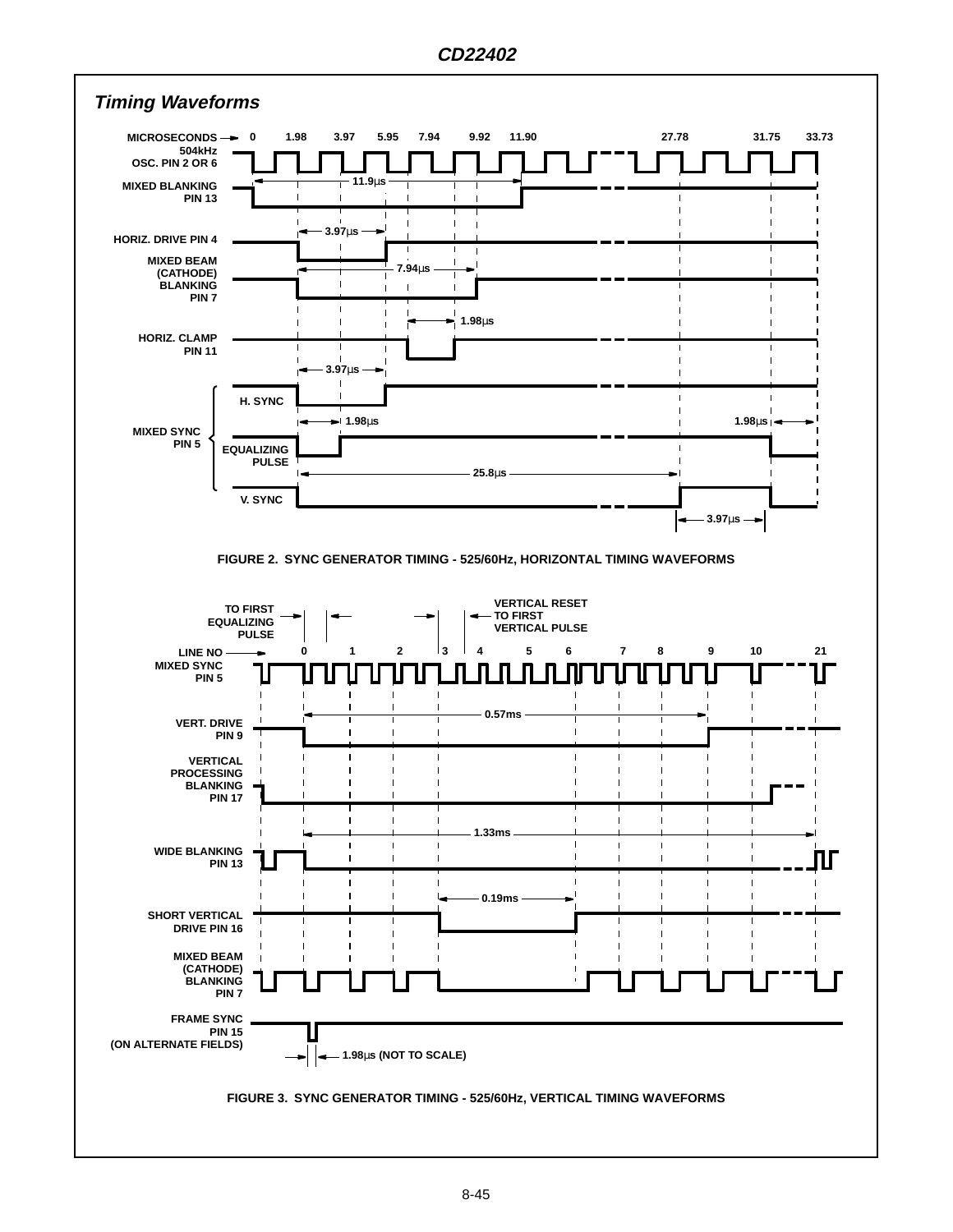![](_page_6_Figure_1.jpeg)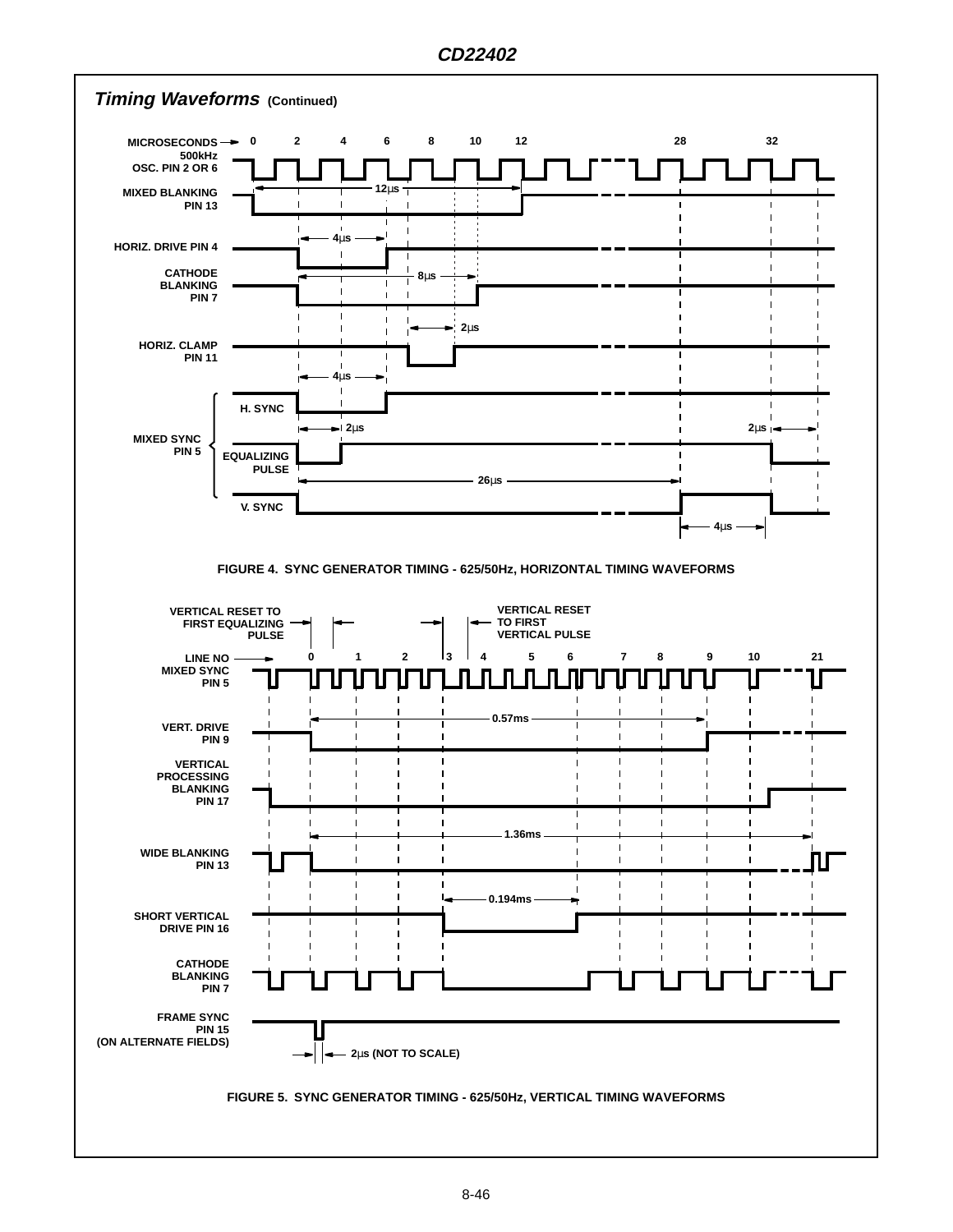![](_page_7_Figure_1.jpeg)

![](_page_7_Figure_2.jpeg)

**BLANKING - PIN 17)**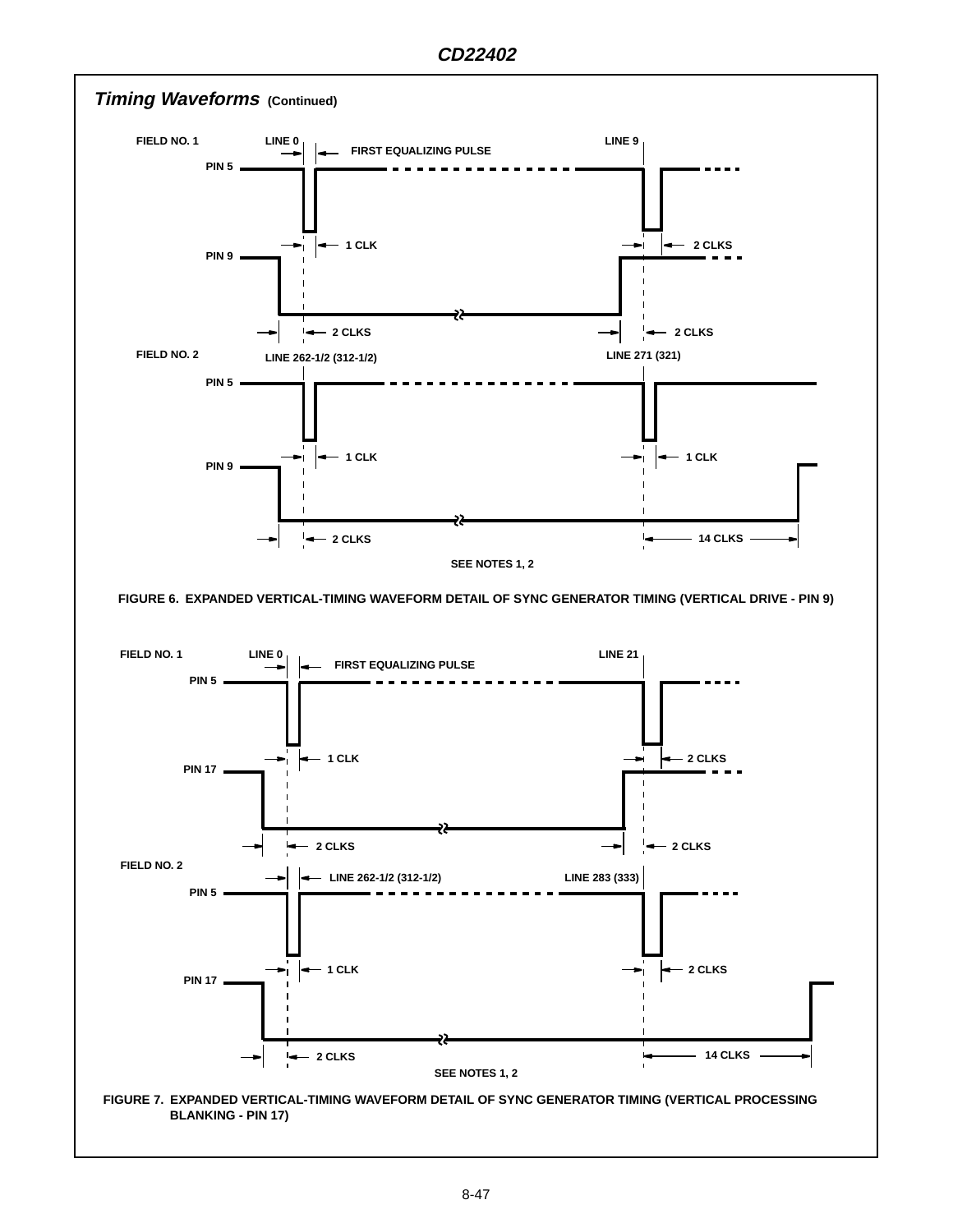![](_page_8_Figure_1.jpeg)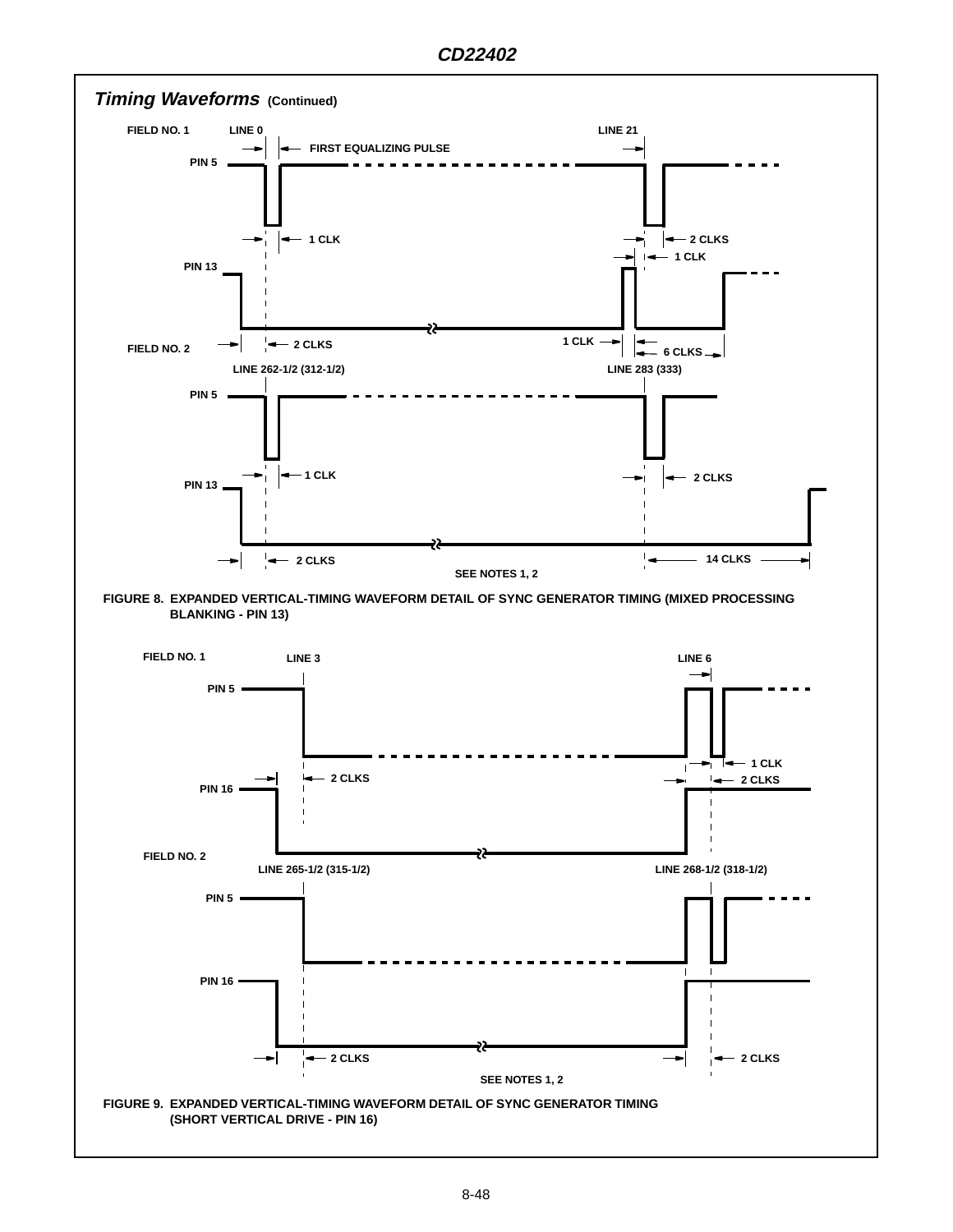![](_page_9_Figure_1.jpeg)